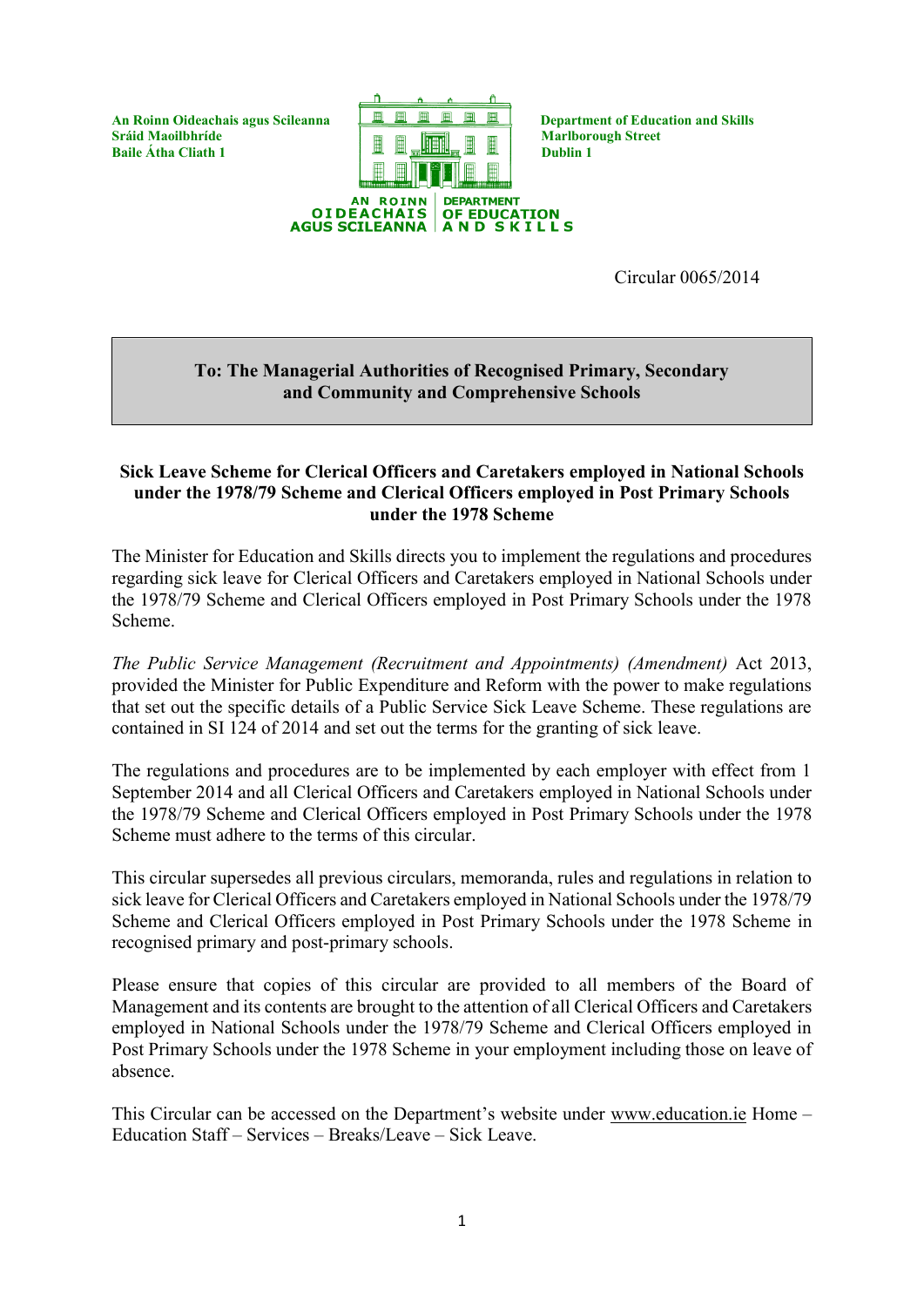All queries should initially be brought to the attention of the employer who may wish to consult with their representative organisation, who may further wish to consult with the Department.

Philip Crosby<br>
External Staff Relations<br>
Payroll Division<br>
Payroll Division External Staff Relations Payroll Division Payroll Division Payroll Division Payroll Division Payroll Division Payroll Division Payroll Division Payroll Division Payroll Division Payroll Division Payroll Division Payroll Di 30 July 2014 30 July 2014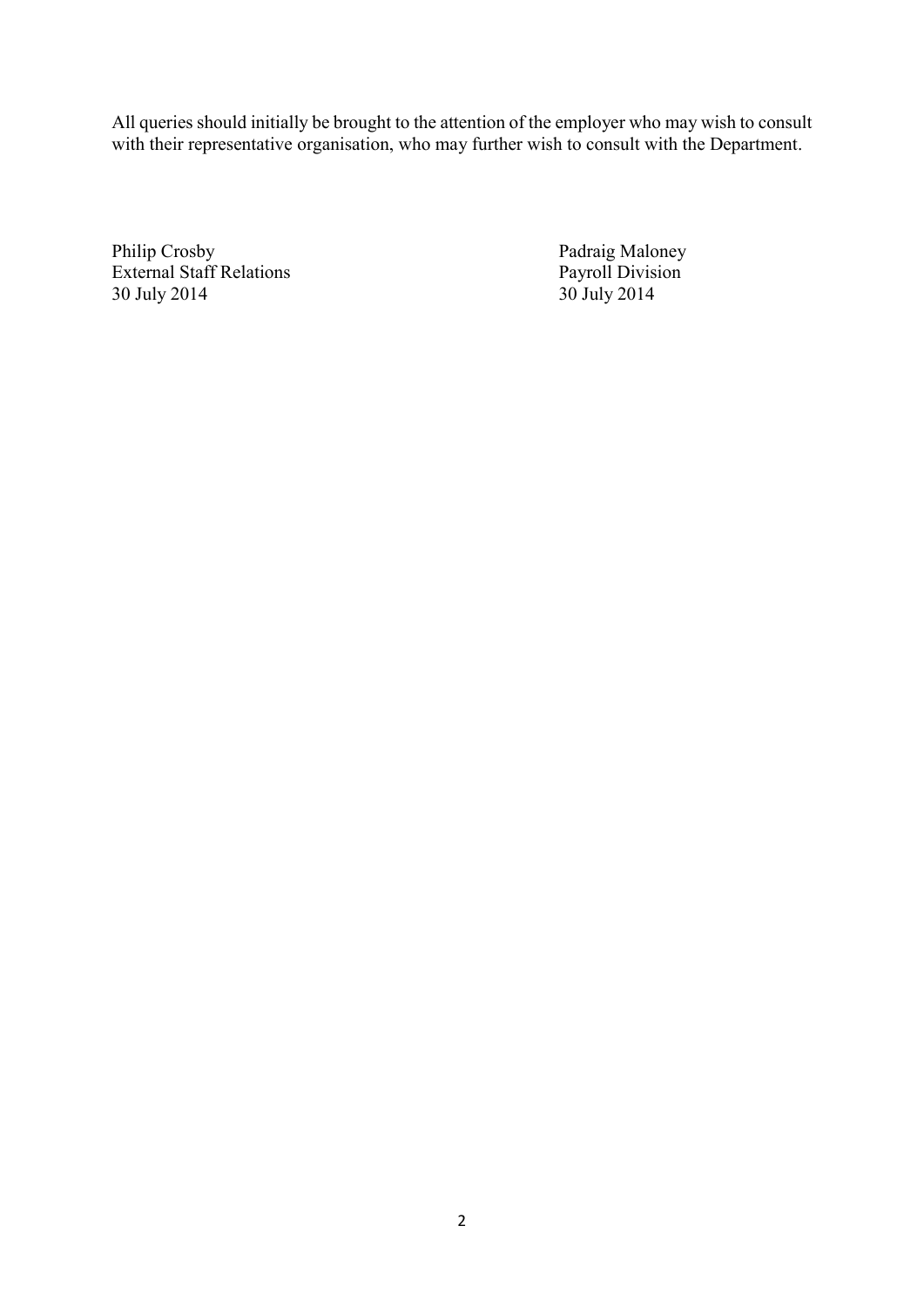# **Contents**

| 1. |  |
|----|--|
| 2. |  |
| 3. |  |
| 4. |  |
| 5. |  |
| 6. |  |
| 7. |  |
| 8. |  |
| 9. |  |
|    |  |
|    |  |
|    |  |
|    |  |
|    |  |
|    |  |
|    |  |
|    |  |
|    |  |
|    |  |
|    |  |
|    |  |
|    |  |
|    |  |
|    |  |
|    |  |

|--|--|--|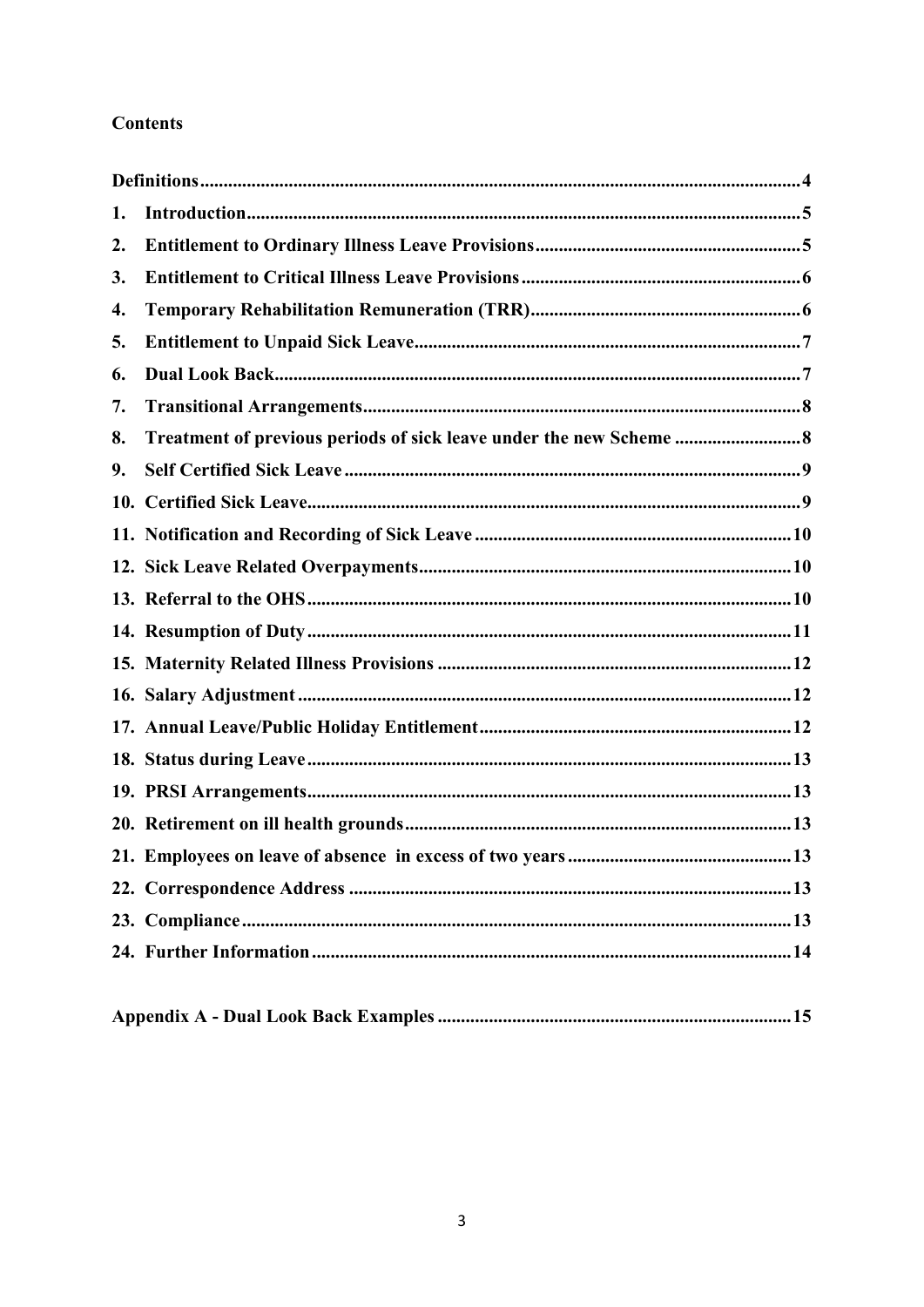## **Sick Leave Scheme for Clerical Officers and Caretakers employed in National Schools under the 1978/79 Scheme and Clerical Officers employed in Post Primary Schools under the 1978 Scheme**

### <span id="page-3-0"></span>**Definitions**

For the purposes of this scheme the following terms shall have the meanings assigned to them here unless the context indicates otherwise:

**Critical Illness Provisions –** means that an employee who becomes incapacitated as a result of a critical illness or serious physical injury may be granted extended paid sick leave in exceptional circumstances.

**Dual Look Back –** means where, for the calculation of pay, an employee's sick leave record is initially reviewed over a four year rolling period and then reviewed over a one year rolling period.

**Employee** – means a Clerical Officer or Caretaker employed in a National School under the 1978/79 Scheme or a Clerical Officer employed in a Post Primary School under the 1978 Scheme.

**Employer –** means a Board of Management/ Manager. The Board of Management/ Manager may delegate as appropriate responsibility for matters set out in this Circular.

**Leave Year -** means the leave year applicable to the employee.

**Occupational Health Service (OHS) – means the providers of independent medical** advice on occupational health.

**On Line Claims System (OLCS)** – means the system for recording of absences and input of claims for payment which is currently operating in primary, voluntary secondary and community and comprehensive schools.

**Ordinary Illness –** means an illness which is not regarded as critical illness.

**Recognised School -** means a school which is recognised by the Minister for Education and Skills in accordance with Section 10 of the Education Act 1998.

**Temporary Rehabilitation Remuneration (TRR) –** means the remuneration of pay an employee may be awarded if he or she has exhausted his/her access to paid sick leave.

**The Department** – means The Department of Education and Skills.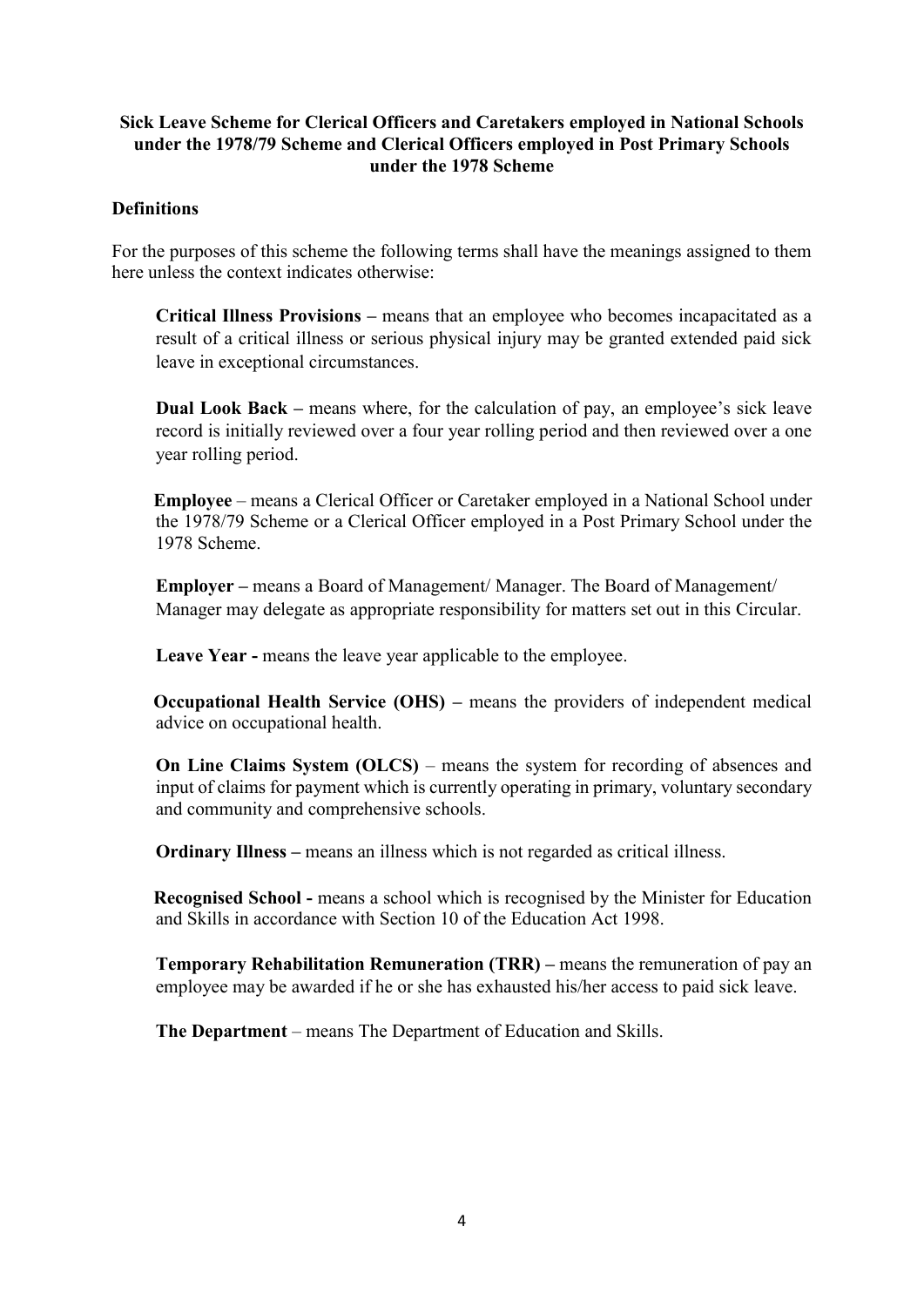## <span id="page-4-0"></span>**1. Introduction**

1.1 An Occupational Health Strategy is in place as a supportive resource for Clerical Officers and Caretakers employed in National Schools under the 1978/79 Scheme and Clerical Officers employed in Post Primary Schools under the 1978 Scheme. The aim of this strategy is to promote the health of employees in the workplace, with a focus primarily on prevention rather than cure. The Occupational Health Strategy comprises the Occupational Health Services, which incorporates preemployment health assessments, sickness absence referrals, assessments of medical fitness for work and ill health retirement assessments.

Additional information on the Occupational Health Services may be found on [Occupational Health Strategy](http://www.education.ie/en/Education-Staff/Information/Occupational-Health-Strategy/) page of the Department's website.

- 1.2 A period of illness is defined as any period in which an employee is medically unfit to carry out his/her full duties irrespective of whether the employing school is open for normal business or not.
- 1.3 Sick leave may be granted to an employee who is unable to perform his/her duties
	- because of illness, injury or
	- when absent for the purpose of obtaining health-related services (e.g. Doctor/Dentist) provided such appointments could not have been arranged outside of regular working hours or working days.
- 1.4 The granting of sick leave to an employee who is ill is intended to provide an adequate opportunity for that employee to recover from the illness and its effects so that s/he may make an early return to duty without a likelihood of a relapse into illness. Therefore it would be contrary to the express purpose of this scheme, to engage in any activity (e.g. travel abroad, gainful employment or self-employment) which in the opinion of the OHS could be regarded as impeding that employee's progress to recovery.
- 1.5 The approval of the employer must be sought prior to an employee travelling abroad while on sick leave. The employer must in turn seek the advice of the OHS before deciding on the matter.
- 1.6 Sick leave periods are calculated retrospectively and include weekends, closure periods and days on which an employee is not scheduled for attendance (e.g. jobsharers), occurring within the period of absence.
- 1.7 An employee's entitlement to sick leave shall cease on the expiry of the contract and that contract not having been renewed.

## <span id="page-4-1"></span>**2. Entitlement to Ordinary Illness Leave Provisions**

2.1 An employee who is absent from duty because of personal illness or injury, may be granted paid sick leave of: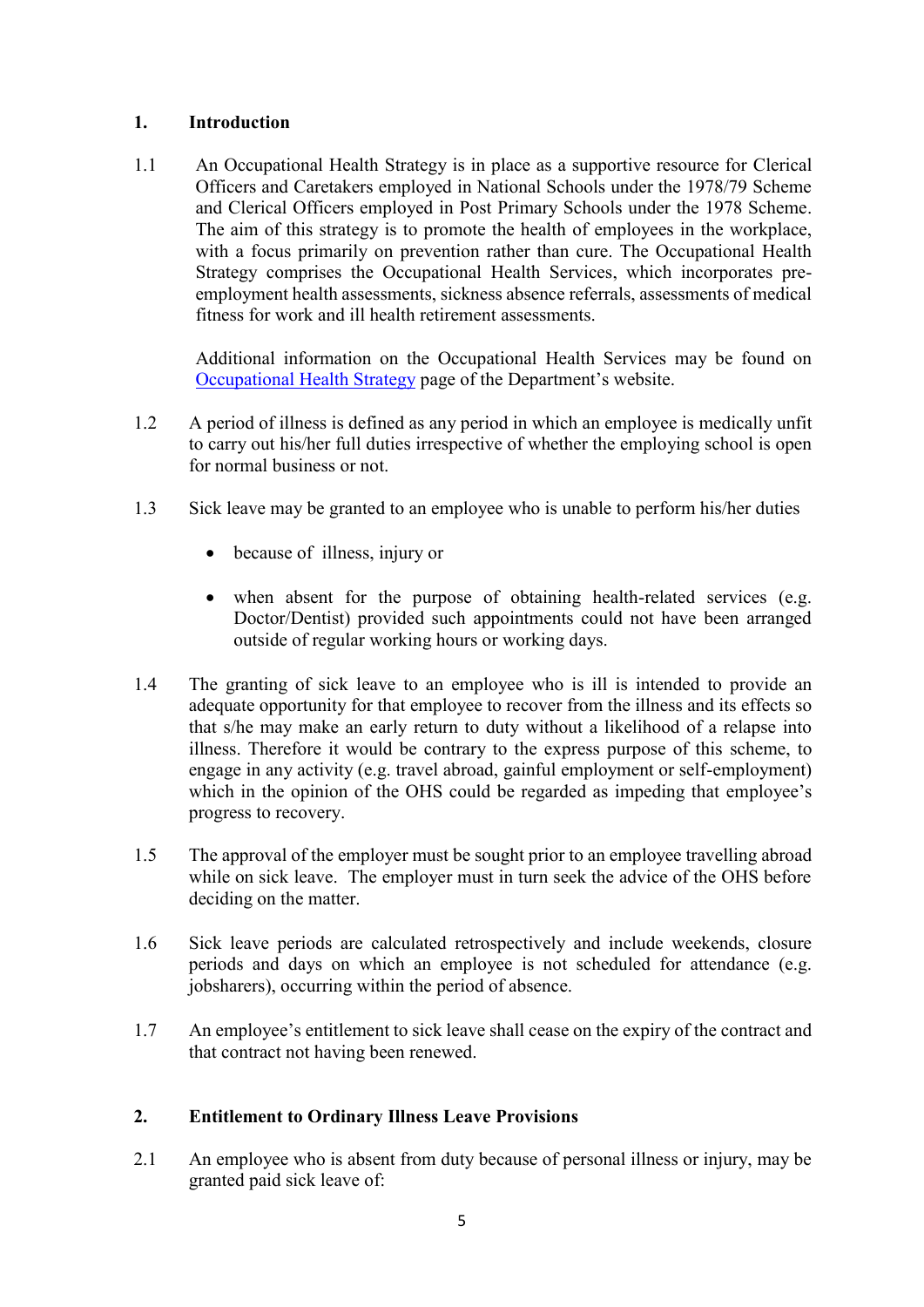- A maximum of 3 months (92 days) on full pay in a year
- Followed by a maximum of 3 months (91 days) on half pay
- Subject to a maximum of 6 months (183 days) paid sick leave in a rolling four year period.

## <span id="page-5-0"></span>**3. Entitlement to Critical Illness Leave Provisions**

- 3.1 An employee who becomes incapacitated as a result of a critical illness or serious physical injury may be granted extended paid sick leave, in exceptional circumstances of:
	- A maximum of 6 months (183 days) on full pay in a year
	- Followed by a maximum of 6 months (182 days) on half pay
	- Subject to a maximum of 12 months (365 days) paid sick leave in a rolling four year period.
- 3.2 The award of extended sick leave for critical illness or serious physical injury is a decision for the employer following receipt of medical advice from the OHS.
- 3.3 If an employee has an ordinary illness within a 12 month period of the start date of the granting of a critical illness, the critical illness provisions will apply.
- 3.4 Further information on the critical illness application, referral and appeal processes are available in the *Occupational Health Service for Clerical Officers and Caretakers employed in National Schools under the 1978/79 Scheme and Clerical Officers employed in Post Primary Schools under the 1978 Scheme Standard Operating Procedures* manual, which is available on the Department's website.

## <span id="page-5-1"></span>**4. Temporary Rehabilitation Remuneration (TRR)**

- 4.1 Where the relevant period of paid sick leave has been exhausted, an employee with a minimum of 5 years' service (in a pensionable position either in a whole-time or part-time capacity) at the end of the period of paid sick leave may be granted TRR subject to certain conditions. TRR will be calculated on
	- pensionable pay, and
	- paid pensionable service accrued in the employment at the time paid sick leave was exhausted, together with any added years which may be awarded if ill health retirement were granted.

The amount of TRR paid should not be taken as an accurate reflection of what the member may receive at retirement as the circumstances may be different.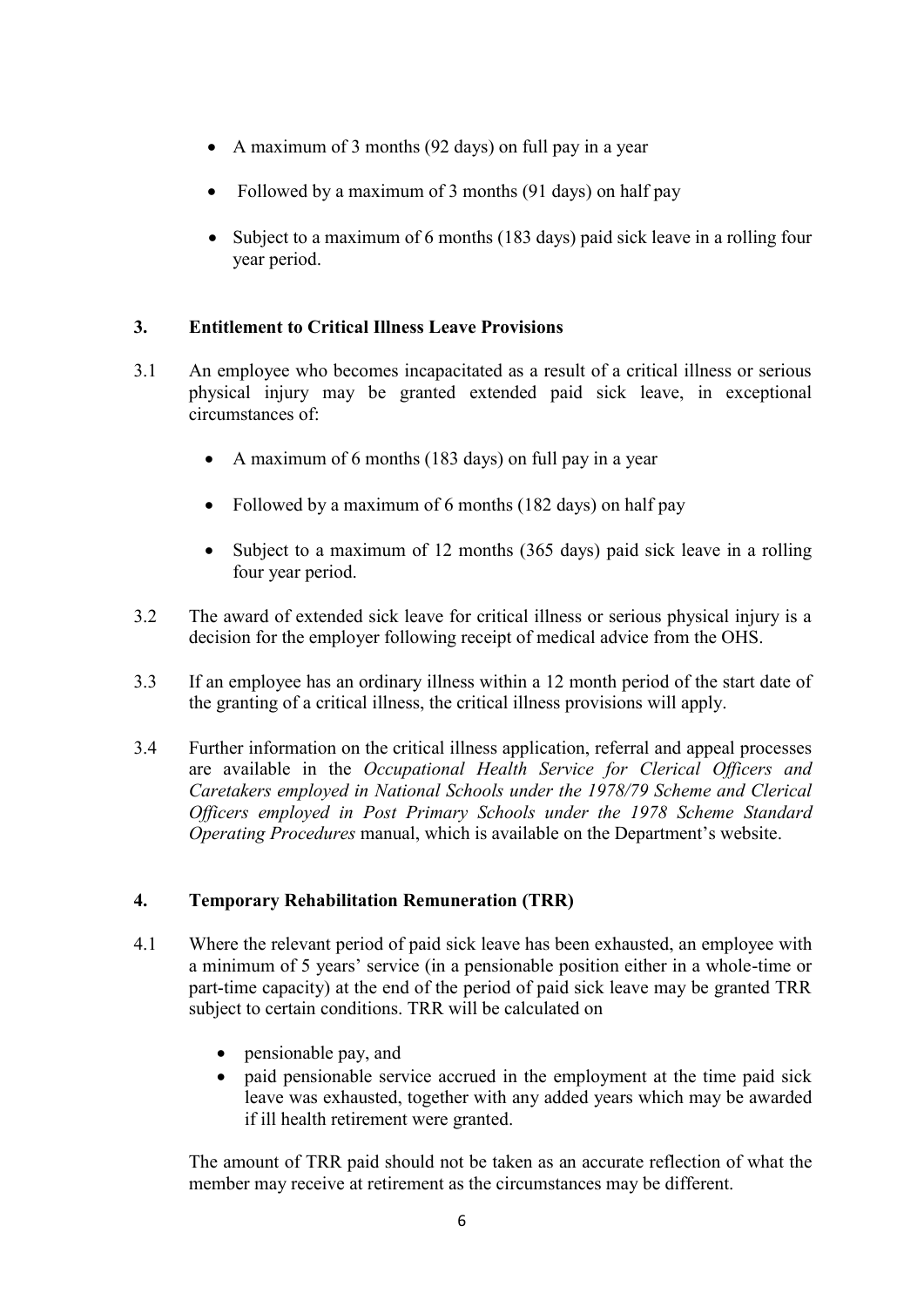- 4.2 The period during which TRR is paid is not a period of pensionable service.
- 4.3 The granting of TRR will be conditional at all times on the OHS confirming that there is a reasonable prospect of recovery and return to work. The OHS will indicate at the 28 day referral stage whether there is a reasonable prospect of an employee's recovery and return to work. Where the OHS advise that in their opinion there is no prospect of recovery and return to work, the employer must notify the NTS Payroll section of the Department immediately and take such timely action as it deems appropriate including but not limited to termination of the contract of employment.
- 4.4 TRR will not exceed 18 months (548 days) in the case of ordinary illness.
- 4.5 In the case of an employee who has been granted extended sick pay under the critical illness provisions, he/she may have access to 12 months (365 days) TRR followed by a further period of TRR not exceeding 24 months (730 days). This further period of TRR is subject to six monthly reviews by the OHS.

## <span id="page-6-0"></span>**5. Entitlement to Unpaid Sick Leave**

- 5.1 An employee who, on having exhausted the maximum period of paid sick leave (and does not qualify for TRR) is still medically unfit to resume duty and wishes to retain his/her position in the school, must notify the employer of his/her intention to avail of a period of unpaid sick leave within which he/she may resume working if certified as fit to do so. This period of unpaid sick leave shall not normally exceed the TRR limits set out in paragraph 4.
- 5.2 An employee must exhaust his/her period of paid sick leave before he/she can apply for unpaid sick leave. The granting of a period of unpaid sick leave is subject to continued submission on a regular basis (max 3 months) of acceptable medical certification to the employer.
- 5.3 Prior to the expiration of unpaid sick leave, employers must seek the advice of the OHS on the employee's prospect of recovery and return to work. Where a return to duty is not deemed viable, the employer shall take such timely action as it deems appropriate including but not limited to termination of the contract of employment.

## <span id="page-6-1"></span>**6. Dual Look Back**

6.1 To calculate an employee's appropriate rate of pay when absent as a result of illness or injury there will be a dual look back system as follows:

## **Ordinary Illness:**

• Step 1 : Determine whether the employee has access to paid sick leave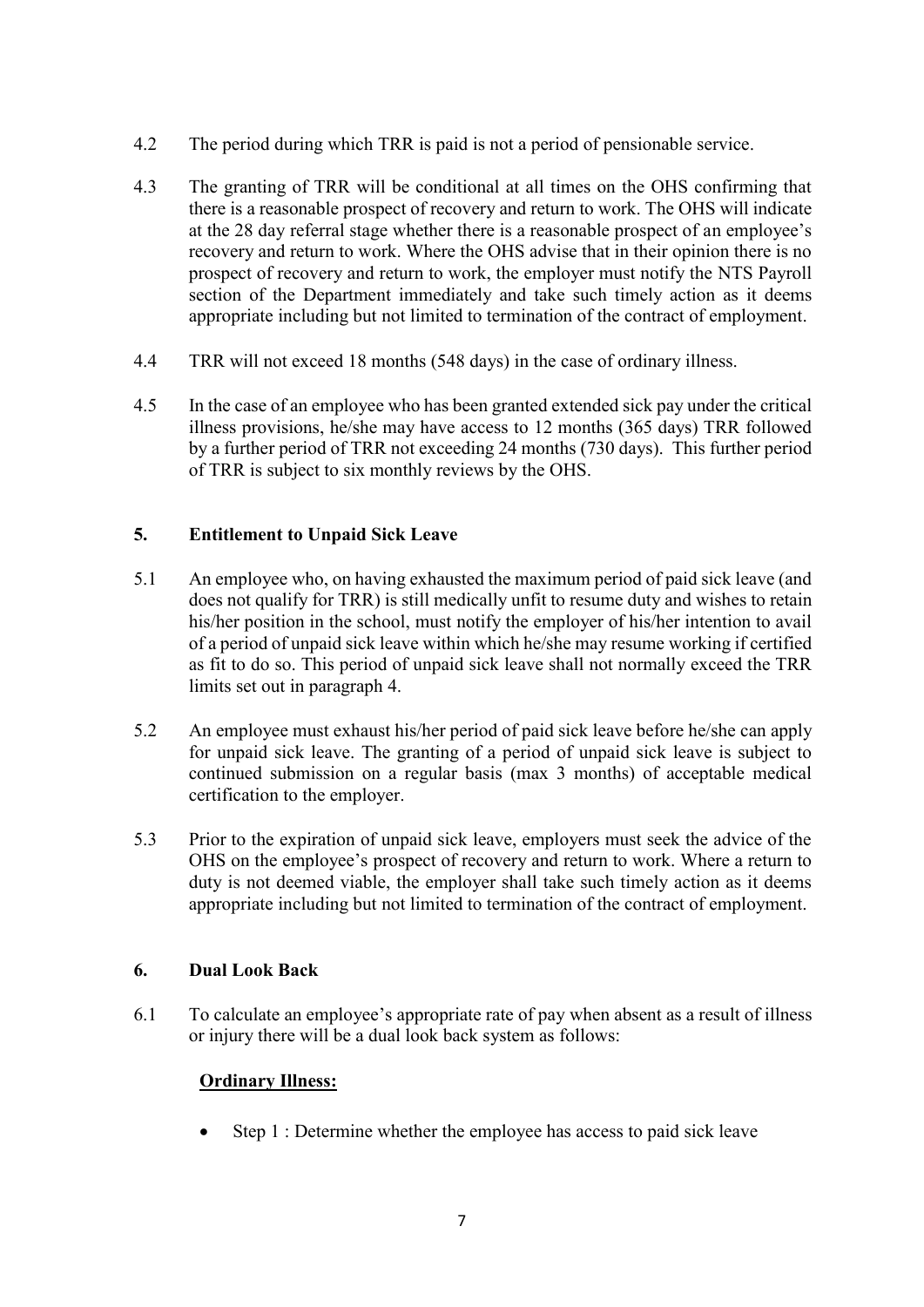The employee's sick leave is reviewed over the 4 year period from the current date of absence. If 6 months (183 days) paid sick leave has not been exhausted over that 4 year period, access may be granted to paid sick leave.

 $\bullet$  Step 2 : Determine whether full pay, half pay or TRR applies

If Step 1 indicates that the employee has access to paid sick leave, his/her sick leave record is then reviewed over the 1 year period from the current date of absence to determine the rate at which sick leave may be paid. If the initial 3 months (92 day) limit at full pay has not been exhausted, full pay may be awarded until the limit of 3 months (92 days). Thereafter, the amount paid will be calculated based on half pay or TRR, as appropriate.

## **Critical Illness:**

• Step 1 : Determine whether the employee has access to paid sick leave

The employee's sick leave is reviewed over the 4 year period from the current date of absence. If 12 months (365 days) paid sick leave has not been exhausted over that 4 year period, access may be granted to paid sick leave.

 $\bullet$  Step 2 : Determine whether full pay, half pay or TRR applies

If Step 1 indicates that the employee has access to paid sick leave, his/her sick leave record is then reviewed over the 1 year period from the current date of absence to determine the rate at which sick leave may be paid. If the initial 6 months (183 day) limit at full pay has not been exhausted, full pay may be awarded until the limit of 6 months (183 days). Thereafter, the amount paid will be calculated based on half pay or TRR, as appropriate.

6.2 The scenarios set out at Appendix A illustrate how the dual look back arrangement will operate.

## <span id="page-7-0"></span>**7. Transitional Arrangements**

7.1. Where an employee has commenced a period of sick leave prior to 1 September 2014 and sick leave continues on and after that date, he/she will continue to avail of the pre-SI 124 of 2014 sick leave arrangements for that absence. Following a resumption of duties, any subsequent sick leave absence will be dealt with under the terms of the sick leave scheme as outlined in this Circular.

## <span id="page-7-1"></span>**8. Treatment of previous periods of sick leave under the new Scheme**

8.1. Sick leave records will be reviewed over a rolling 4 year period. That means that where an employee has a sick absence on or after 1 September 2014 and has been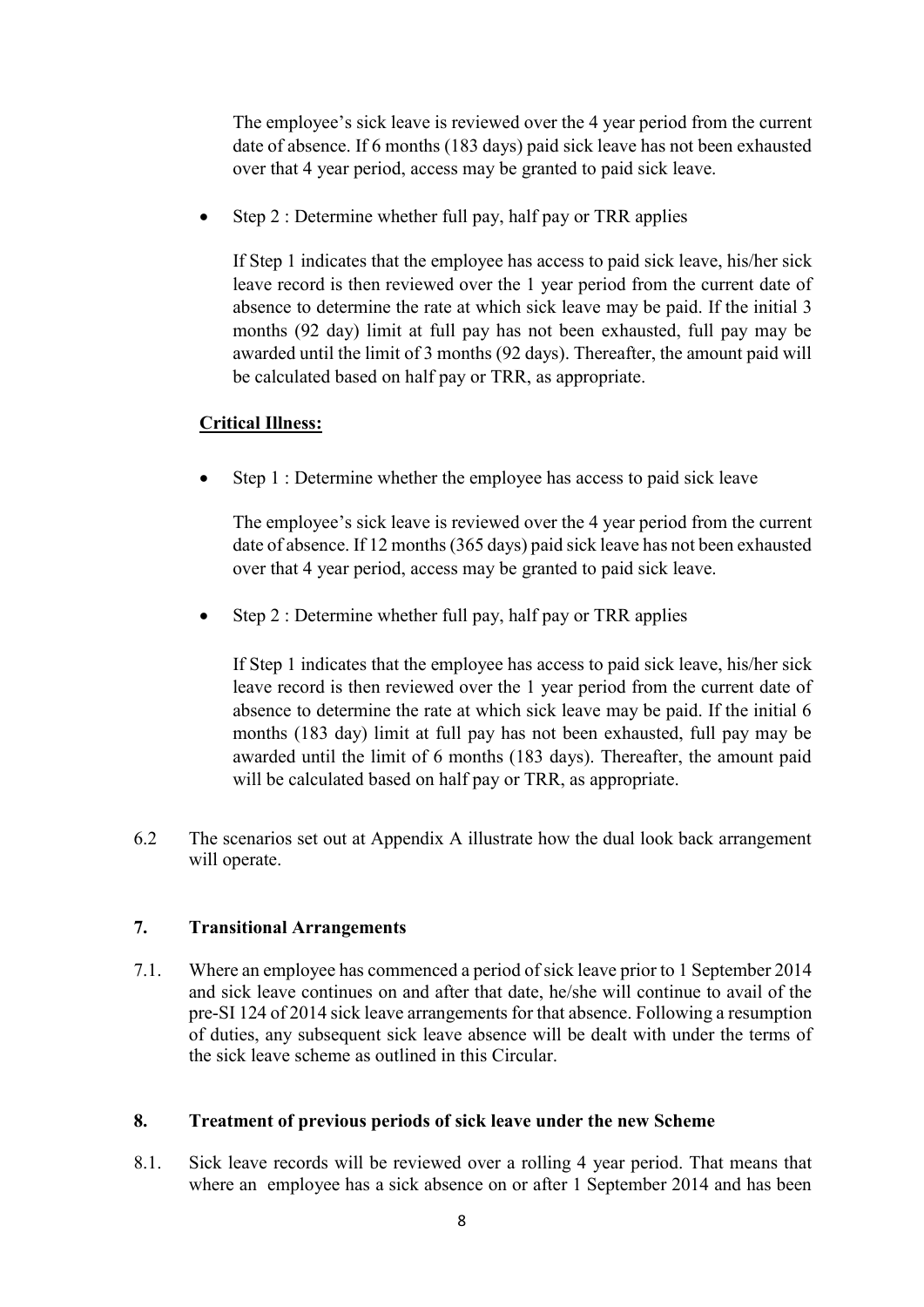paid more than 183 days sick leave in a rolling 4 year period, that employee may find him/herself moving immediately to half pay or TRR, as appropriate.

## <span id="page-8-0"></span>**9. Self Certified Sick Leave**

- 9.1 The maximum number of self certified sick leave days allowable in any period of 2 consecutive years of service counting backwards from the date of the latest self certified sick leave absence is 7. Any sick leave absence in excess of the maximum 7 days provided for under this paragraph will be unpaid and may be dealt with as a disciplinary matter.
- 9.2 Payment for self certified sick leave may be modified or withdrawn, following due process, in cases where absences are unduly frequent or the maximum number of days is regularly approached or taken year after year.
- 9.3 An employee shall not avail of a period of self certified sick leave immediately after certified sick leave.

## <span id="page-8-1"></span>**10. Certified Sick Leave**

10.1. Where an employee is absent on continuous sick leave of more than 2 days, a medical certificate is required. If a sick absence extends from Friday to Monday inclusive, then a medical certificate must be provided.

Should an employee fail to provide a medical certificate to the employer in respect of an absence on sick leave in accordance with the scheme, the employer should contact the employee to advise that if s/he fails to submit the required medical certification, the employer, following due process, shall record the leave as a period of unapproved sick leave and payment to the employee will be withdrawn pending a return to duty or compliance with the scheme and may be dealt with as a disciplinary matter.

- 10.2. To be acceptable, a medical certificate must
	- be signed by a duly qualified medical practitioner registered with the Irish/UK Medical Council/Dental Council of Ireland. In exceptional circumstances medical certificates may be accepted from overseas medical practitioners, such as where an employee becomes ill abroad or is receiving a recognised medical treatment unavailable in Ireland. The advice of the OHS must be sought in such circumstances.
	- normally cover a period of or no more than one week. However, certification for periods of up to one month may be permitted at the discretion of the employer.
	- state fitness to work or otherwise and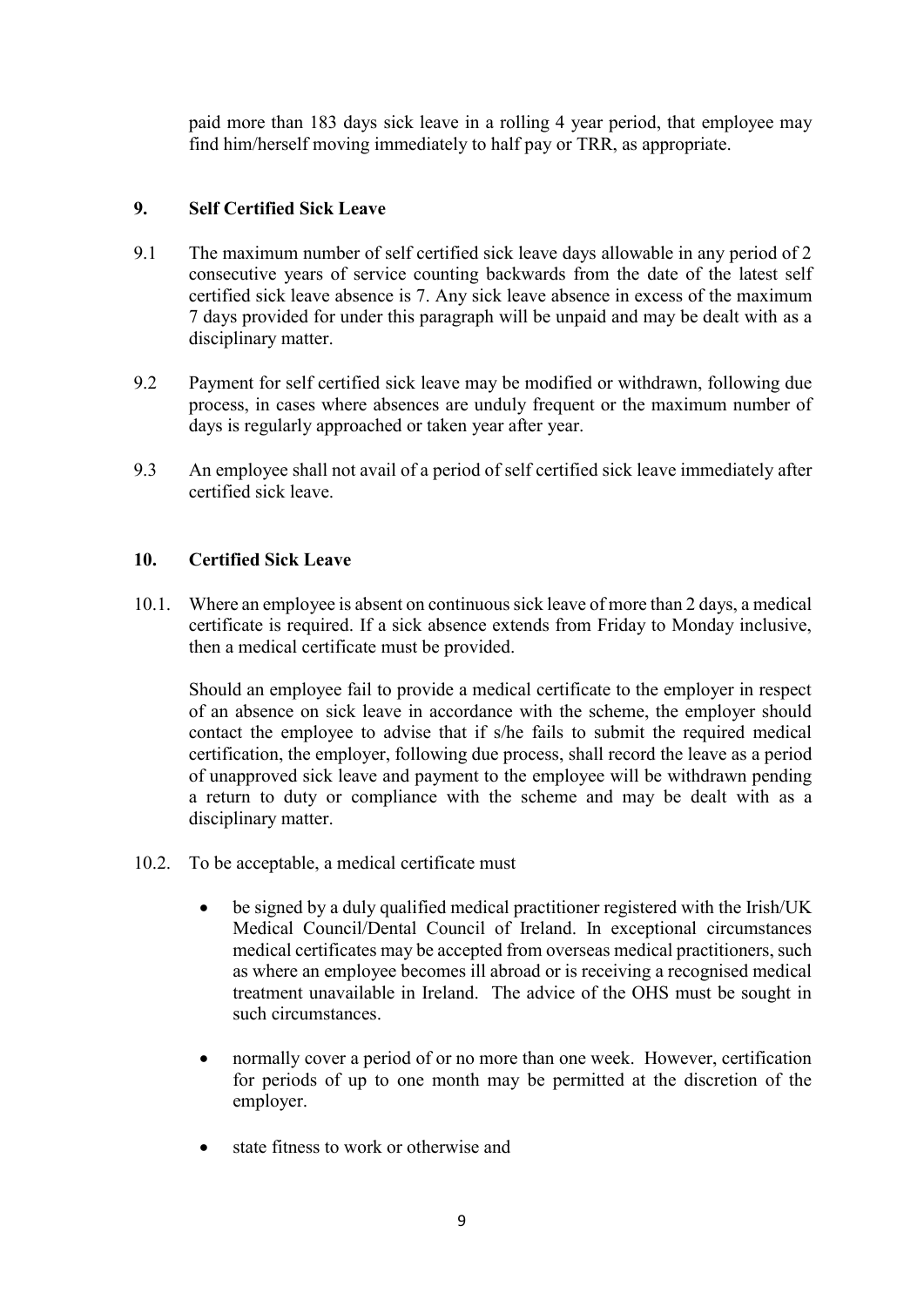- 10.3. While it is not obligatory to state the nature of the illness on a medical certificate, a failure to include this information may lead to difficulties if seeking to have the absence discounted.
- 10.4. Employers must safeguard the confidentiality of all information relating to the sick leave records of individual employees and this applies in particular to medical certificates.

### <span id="page-9-0"></span>**11. Notification and Recording of Sick Leave**

- 11.1 Any employee who is absent due to illness must notify, or make suitable arrangements to notify, the employer as early as possible on the first day of the absence. The employee should, where possible, indicate the likely duration of the absence.
- 11.2 The school shall notify all sick leave absences to the Department (via the OLCS). It is imperative that all sick leave absences are notified to the Department in a timely manner as failure to do so may result in overpayment of salary to an employee.
- 11.3 Employers are required to have procedures in place to monitor and analyse patterns of sick leave.
- 11.4 A detailed statement of all sick leave absences should be supplied to each employee by the employer on request and at least one report should be provided annually. This information is available on the OLCS.

## <span id="page-9-1"></span>**12. Sick Leave Related Overpayments**

12.1. Where an overpayment of salary arises, for example, as a result of the late notification of sick leave absences, the overpayment will be recovered in full from the employee's future salary payment.

## <span id="page-9-2"></span>**13. Referral to the OHS**

- 13.1 The employer has a duty under Section 8 of the Safety, Health and Welfare at Work Act 2005 to "ensure, so far as is reasonably practicable, the safety, health and welfare at work of his or her employees". The OHS is in place to assist the employer in carrying out this duty. The employer must therefore refer the employee to the OHS, for the purpose of an independent assessment, where reasonable concerns exist as to the capacity of the employee to undertake his/her duties. The OHS Provider, as contracted by the Department, is the sole recognised provider of independent medical advice for employees and employers. It is a requirement of the sick leave scheme that all participants and beneficiaries of that scheme abide by the medical assessment of the OHS.
- 13.2 The employer in making a referral should follow the *Occupational Health Service for Clerical Officers and Caretakers employed in National Schools under the*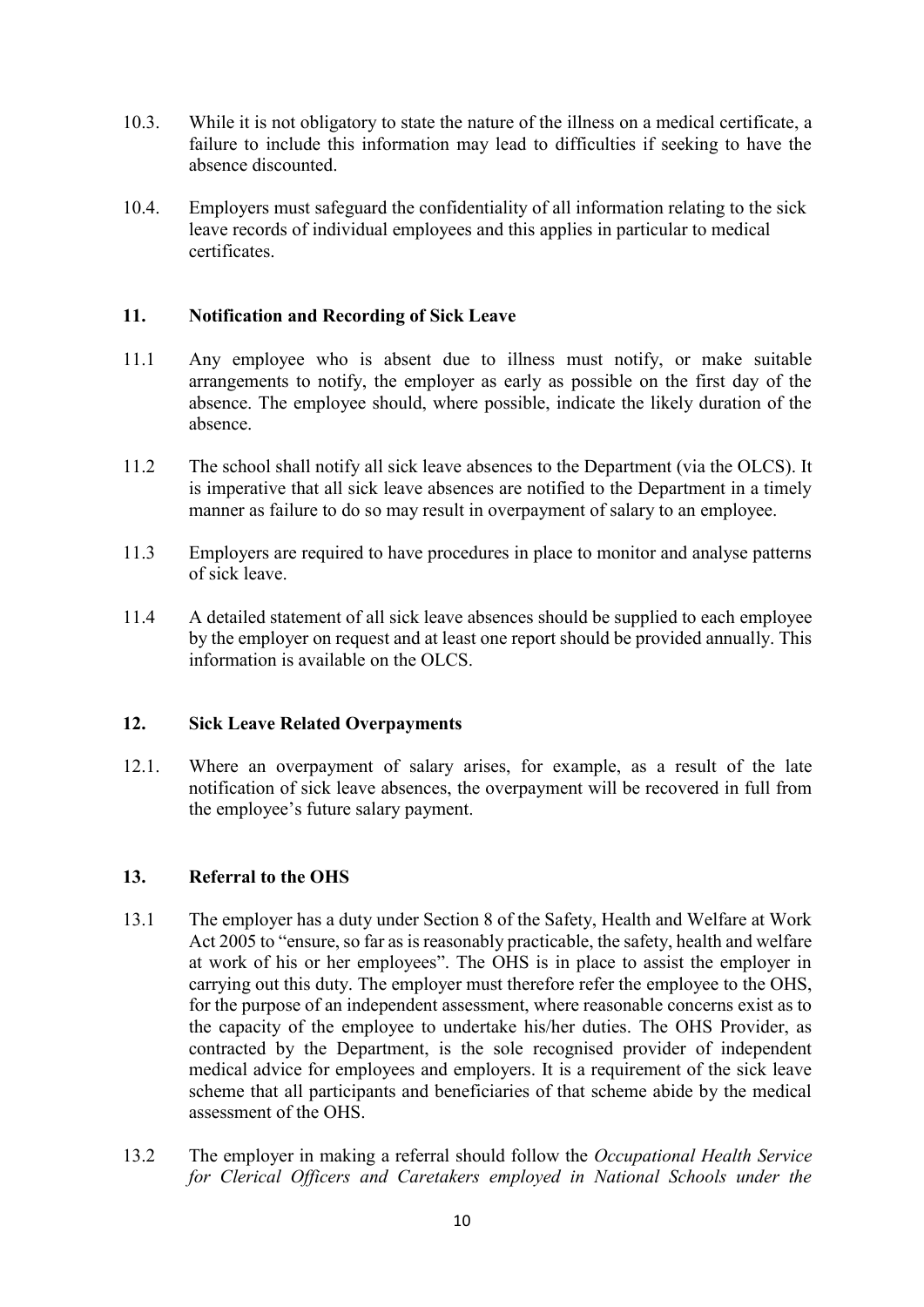*1978/79 Scheme and Clerical Officers employed in Post Primary Schools under the 1978 Scheme Standard Operating Procedures* manual, which is available on the Department's website.

- 13.3 The criteria for the referral of an employee to the OHS are as follows:
	- Non-discretionary: any employee on sick leave who has 4 weeks (28 days) continuous or cumulative sick leave absence **in a 12 month rolling period** of service.
	- Discretionary: employees about whom the employer has reasonable concerns relating to their medical fitness for work.
- 13.4 The employee is required to cooperate and engage with the OHS. While many assessments will not require attendance, it is a matter for the OHS to decide in what circumstances an employee may be required to attend for medical assessment and/or arrange for the transmission to the OHS (by the employee's attending doctor) of a comprehensive doctor-to-doctor report.

### <span id="page-10-0"></span>**14 Resumption of Duty**

- 14.1 It is expected that an employee would be medically fit to resume full duties after a period of sick leave so that a resumption of duty would not induce a relapse into illness.
- 14.2 An employee intending to resume duty prior to the date specified on her/his medical certificate, must provide a medical certificate of fitness from his/her attending doctor before the date of resumption. In the absence of such a certificate, the full period as recorded on the medical certificate(s) will be counted as sick leave. Certificates of fitness furnished at a later date will not be accepted as evidence of fitness for duty.
- 14.3 Prior to resumption of duties, an employee who is absent on paid sick leave for 4 or more continuous weeks, or absent for any period of TRR/unpaid sick leave or a shorter period where the employer has reasonable grounds for concern must submit medical certification of fitness for duties. Confirmation of fitness to return to duties must also be obtained by the employer from the OHS.
- 14.4 Where an employee is absent on sick leave and has not returned to duty for a reasonable period before and after a closure period, the employee will be deemed to be on sick leave for the whole duration unless
	- the employee provides a medical certificate of fitness to resume full duties prior to or during the closure period and
	- the advice of the OHS as to the employee's fitness for full duties has been obtained and to whether the closure period or any part thereof might be discounted and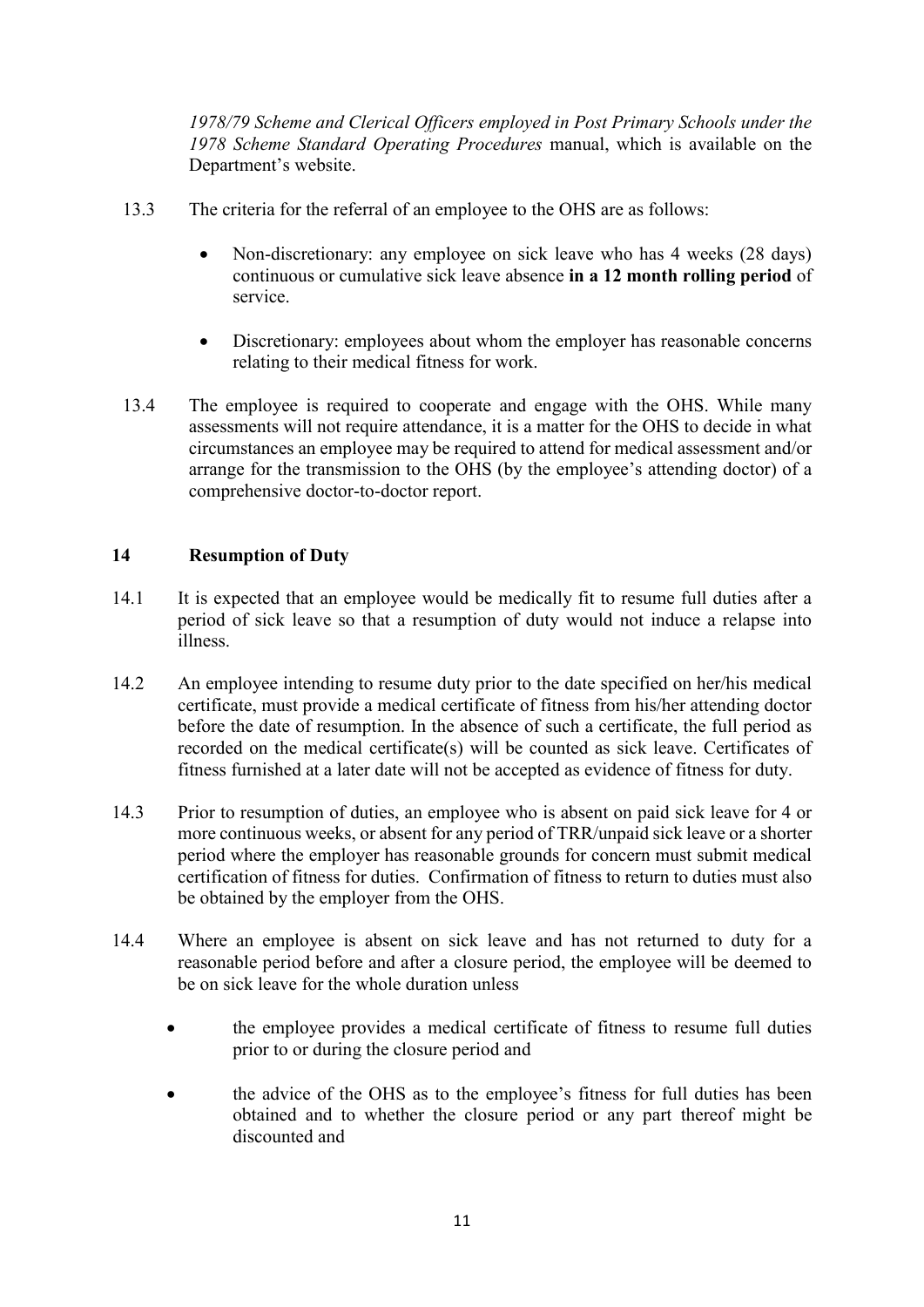the OHS has deemed the period of return to duty to be reasonable taking into account the medical circumstances in individual cases.

### <span id="page-11-0"></span>**15 Maternity Related Illness Provisions**

- 15.1 The Public Service Management (Sick Leave) Regulations 2014, SI 124 of 2014, set out the provisions which relate to the interaction of pregnancy related illness with sick leave limits. The Regulations set out how the time on half pay due to pregnancy related illness is protected.
- 15.2 If a pregnant employee is medically unfit for work due to a pregnancy related illness and has exhausted sick leave at half pay she will continue to receive sick leave at half pay for the duration of her pregnancy-related illness, prior to going on maternity leave. This is regardless of whether she has reached the maximum limit for half pay due to prior sick leave.
- 15.3 If an employee is unfit for work following maternity leave, her access to sick leave at half-pay will be extended by the period of absence on sick leave at half pay due to pregnancy-related illness, which occurred before she went on maternity leave.

#### <span id="page-11-1"></span>**16 Salary Adjustment**

- 16.1 In cases where, prior to resumption of duty, entitlement to incremental salary has been exhausted, salary will be restored only from the date that the OHS deems the employee fit to resume full duties. This is also conditional on the employee actually resuming duty on the first possible day following the OHS certification.
- 16.2 Any action which necessitates an adjustment to an employee's salary should be notified to the NTS Payroll section of the Department immediately.

## <span id="page-11-2"></span>**17 Annual Leave/Public Holiday Entitlement**

- 17.1 Any entitlements in respect of public holidays occurring while on sick leave will be addressed by additional annual leave.
- 17.2 These annual leave entitlements are to be taken in the current leave year, after the sick leave period. Annual leave entitlements are to be taken at a time outside of the period of sick leave.
- 17.3 When absent on sick leave and it is not possible in the leave year to absorb all annual leave entitlements, it is permitted to carry the balance forward to the following leave year.
- 17.4 Employees who resign/retire or whose employment ceases may be entitled to additional payment in lieu of their accrued annual leave.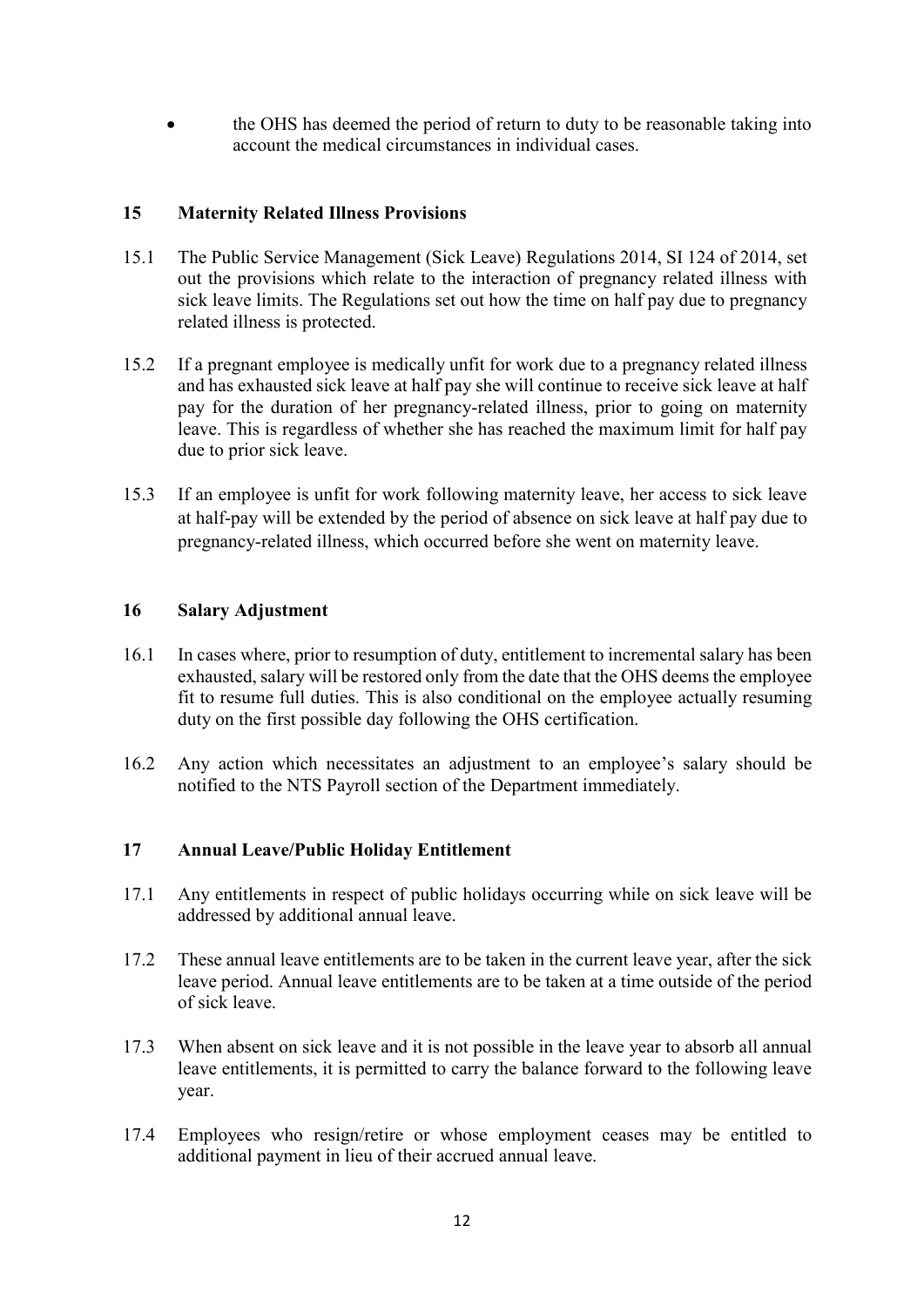### <span id="page-12-0"></span>**18 Status during Leave**

18.1 Absences on paid sick leave (full or half pay) are fully reckonable for all purposes including seniority etc. Absences on TRR are not reckonable for superannuation and increment purposes.

### <span id="page-12-1"></span>**19 PRSI Arrangements**

19.1 In the case of Class A PRSI contributors, the MC1 Social Welfare Certificate must be submitted by the employee to the NTS Payroll section of this Department after a period of 6 consecutive days of sick leave for referral to the Department of Social Protection. This is required for compliance with PRSI regulations.

### <span id="page-12-2"></span>**20 Retirement on ill health grounds**

20.1 An employee deemed medically unfit to continue working in the longer term may be entitled to certain pension benefits under the pension scheme.

#### <span id="page-12-3"></span>**21 Employees on leave of absence in excess of two years**

21.1 An employee who has been on long term leave of absence of any kind in excess of two years will be required, prior to return, to undergo a medical assessment and be deemed medically fit by the OHS.

#### <span id="page-12-4"></span>**22 Correspondence Address**

22.1 The employer will address all necessary correspondence to the employee at the email/home address last notified. No fault shall lie with the employer in the event that the employee does not receive such correspondence. Any information which the employee provides will not be made available to any third parties and will be used only in line with the purpose for which it was provided.

#### <span id="page-12-5"></span>**23 Compliance**

- 23.1 All employees/employers must adhere to the regulations and procedures set out in this circular. Failure to abide with the regulations and procedures will be dealt with as a disciplinary matter and may lead to the cessation of salary in the case of employees.
- 23.2 The Department intends to carry out regular examinations of sick leave records. All documentation relating to sick leave (e.g. medical certification, occupational health referrals and other supporting documentation) must be retained by the employer with the relevant personnel records.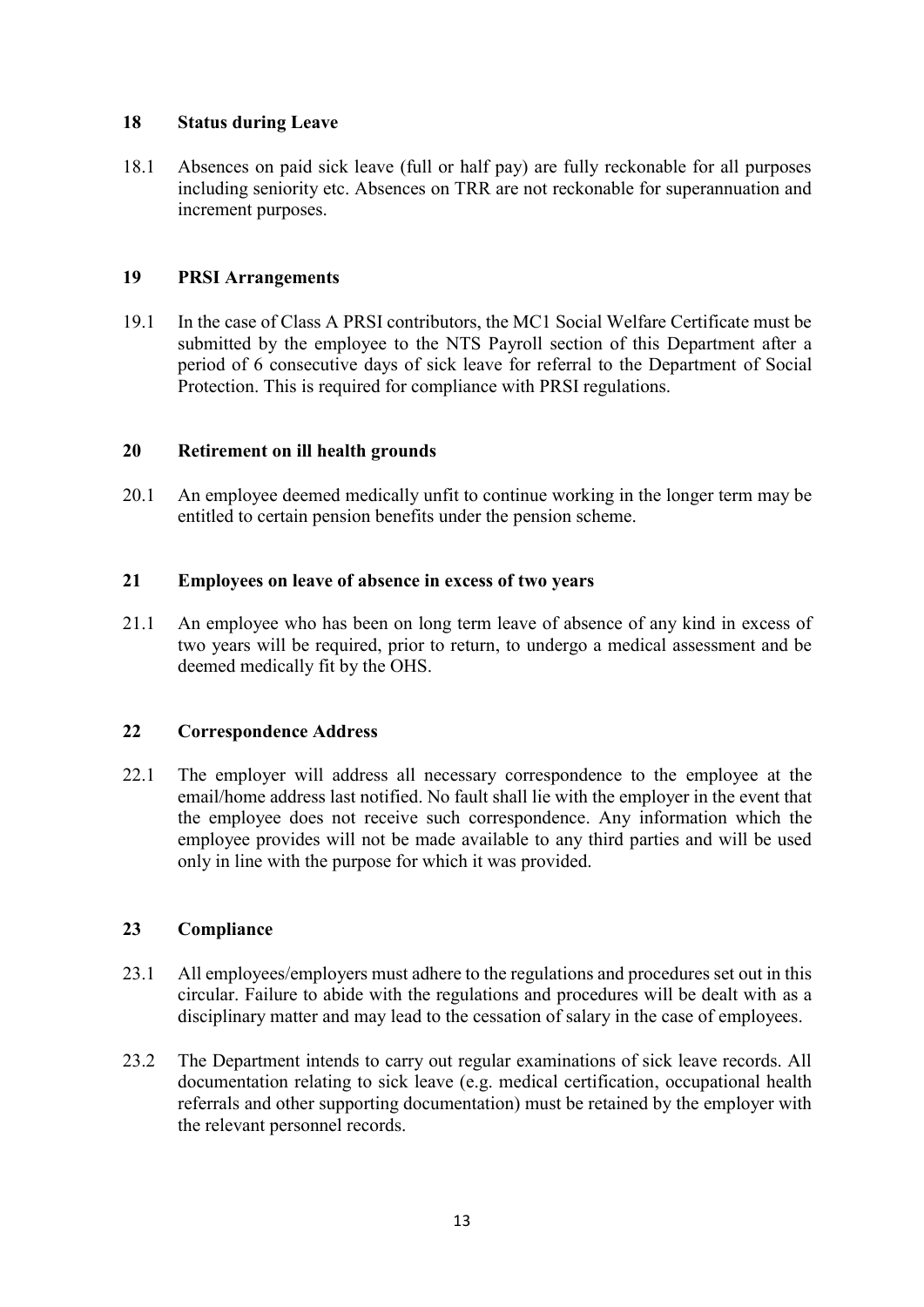## <span id="page-13-0"></span>**24 Further Information**

24.1 The Public Service Management (Sick Leave) Regulations 2014, SI 124 of 2014 are available at the following address:

<http://www.irishstatutebook.ie/pdf/2014/en.si.2014.0124.pdf>

24.2 The Public Service Critical Illness Protocol document is available at the following address:

[Public Service Critical Illness Protocol](http://www.education.ie/en/Education-Staff/Services/Breaks-Leave/Sick-Leave/DPER-Circular-06-2014-Appendix-3-Critical-Illness-Protocol.pdf)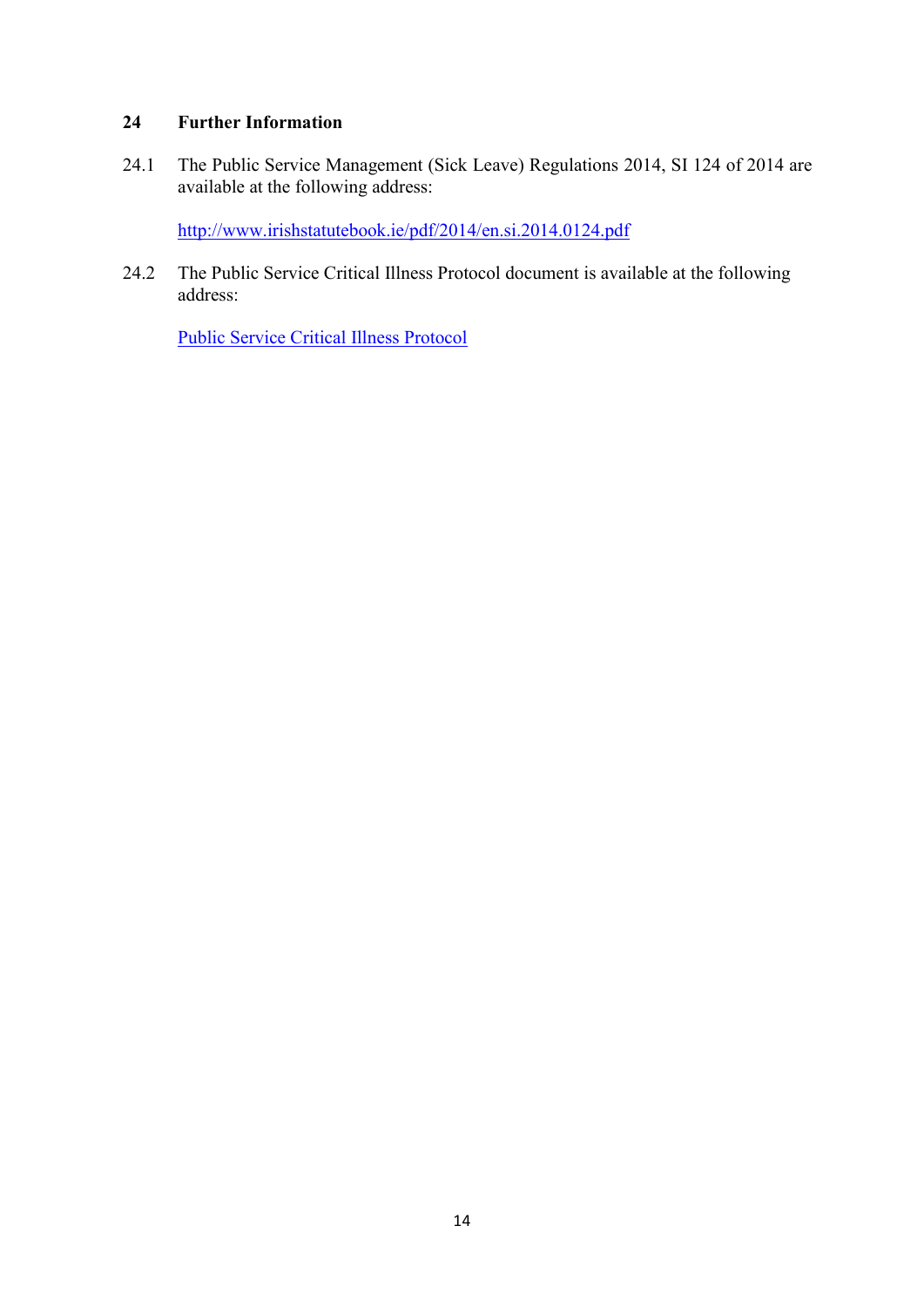## <span id="page-14-0"></span>**Appendix A**

## **Scenario 1 – Ordinary Illness**

Sean's sick leave record is as follows:

| <b>From</b> | T <sub>0</sub> | No of days | <b>Details</b>    |
|-------------|----------------|------------|-------------------|
| 12 May 11   | 23 May 11      | 12 days    | Certified Illness |
| 01 Sep 12   | 16 Nov 12      | 77 days    | Certified Illness |
|             | <b>TOTAL</b>   | 89 days    |                   |

Sean goes on certified sick leave from the 01 Oct 2014 to 08 Oct 2014 (8 days).

- Looking back over 4 years 183 days sick leave was not reached
- Looking back over 1 year 92 days sick leave was not reached

Sean will be paid full pay for the 8 days. Using the dual look back, in the one year review of the sick leave record back to 02 Oct 2013 there has been no sick leave. Therefore he is entitled to 8 days on full pay.

## **Scenario 2 – Ordinary Illness**

| From          | To           | No of days | <b>Details</b>    |
|---------------|--------------|------------|-------------------|
| $10$ Nov $10$ | 22 Dec 10    | 43 days    | Certified Illness |
| 01 Dec 11     | 15 Dec 11    | 15 days    | Certified Illness |
| 01 Mar 12     | 02 Jul 12    | $124$ days | Certified Illness |
|               | <b>TOTAL</b> | 182 days   |                   |

Ann's sick leave record is as follows:

Ann goes on certified sick leave from the 01 Oct 2014 to 31 Oct 2014 (31 days).

- Looking back over 4 years 183 days sick leave was not reached
- Looking back over 1 year 92 days sick leave was not reached

Ann will be paid full pay for 1 day. Using the dual look back, Ann has already had 182 days in the rolling 4 year period. Therefore she has 1 day of paid sick leave remaining. As she has not had any sick leave in the 12 months to 1 September 2014, she has access to full pay for that day. If Ann fulfils the criteria for TRR, the remaining 30 days would be paid at that rate.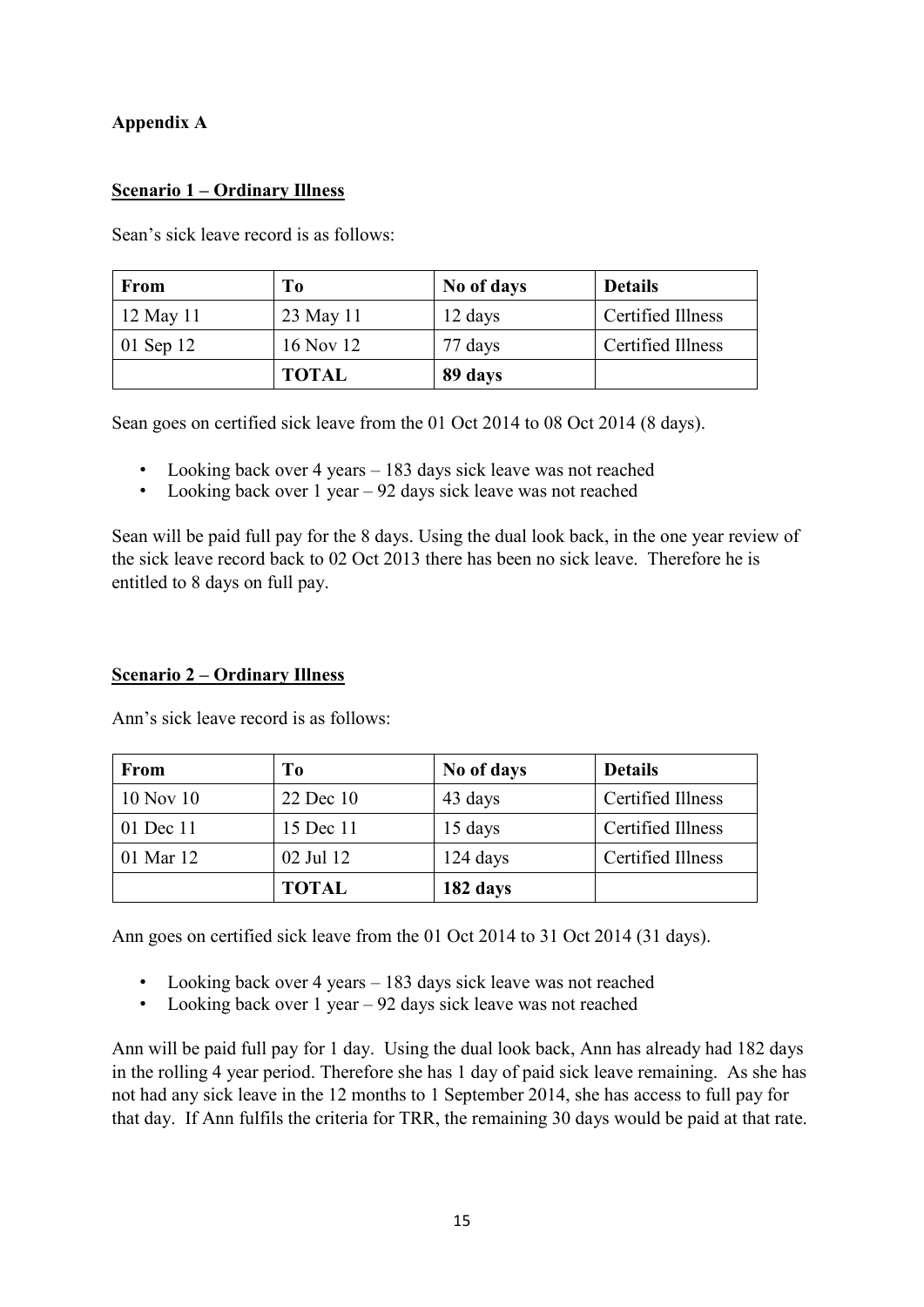## **Scenario 3 – Ordinary Illness**

| <b>From</b>   | T <sub>0</sub> | No of days | <b>Details</b>    |
|---------------|----------------|------------|-------------------|
| $10$ Nov $10$ | 22 Dec 10      | 43 days    | Certified Illness |
| 01 Dec 11     | 15 Dec 11      | 15 days    | Certified Illness |
| 01 Mar 12     | 04 Jul 12      | $126$ days | Certified Illness |
|               | <b>TOTAL</b>   | 184 days   |                   |

Joe's sick leave is as follows:

Joe goes on certified sick leave from the 01 Oct 2014 to 31 Oct 2014 (31 days).

• Looking back over 4 years – 183 days sick leave was reached

As the limit of 183 days is exceeded in the rolling 4 year period, Joe may be paid TRR if he fulfils the criteria.

## **Scenario 4 – Critical Illness**

Marie's sick leave is as follows:

| <b>From</b> | To           | No of days | <b>Details</b>    |
|-------------|--------------|------------|-------------------|
| 12 Nov 11   | 23 Nov 11    | 12 days    | Certified Illness |
| 01 Dec 12   | 15 Dec 12    | 15 days    | Certified Illness |
|             | <b>TOTAL</b> | 27 days    |                   |

Marie goes on certified sick leave from the 01 October 2014 to 30 March 2015 (181 days). Marie submits an application for critical illness which is approved.

- Looking back over 4 years 365 days sick leave was not reached
- Looking back over 1 year 183 days sick leave was not reached

Marie will be paid full pay for the 181 days as the dual look back limits in the case of critical illness are 365 days to determine whether the employee has access to paid sick leave and 183 days to determine the rate of pay.